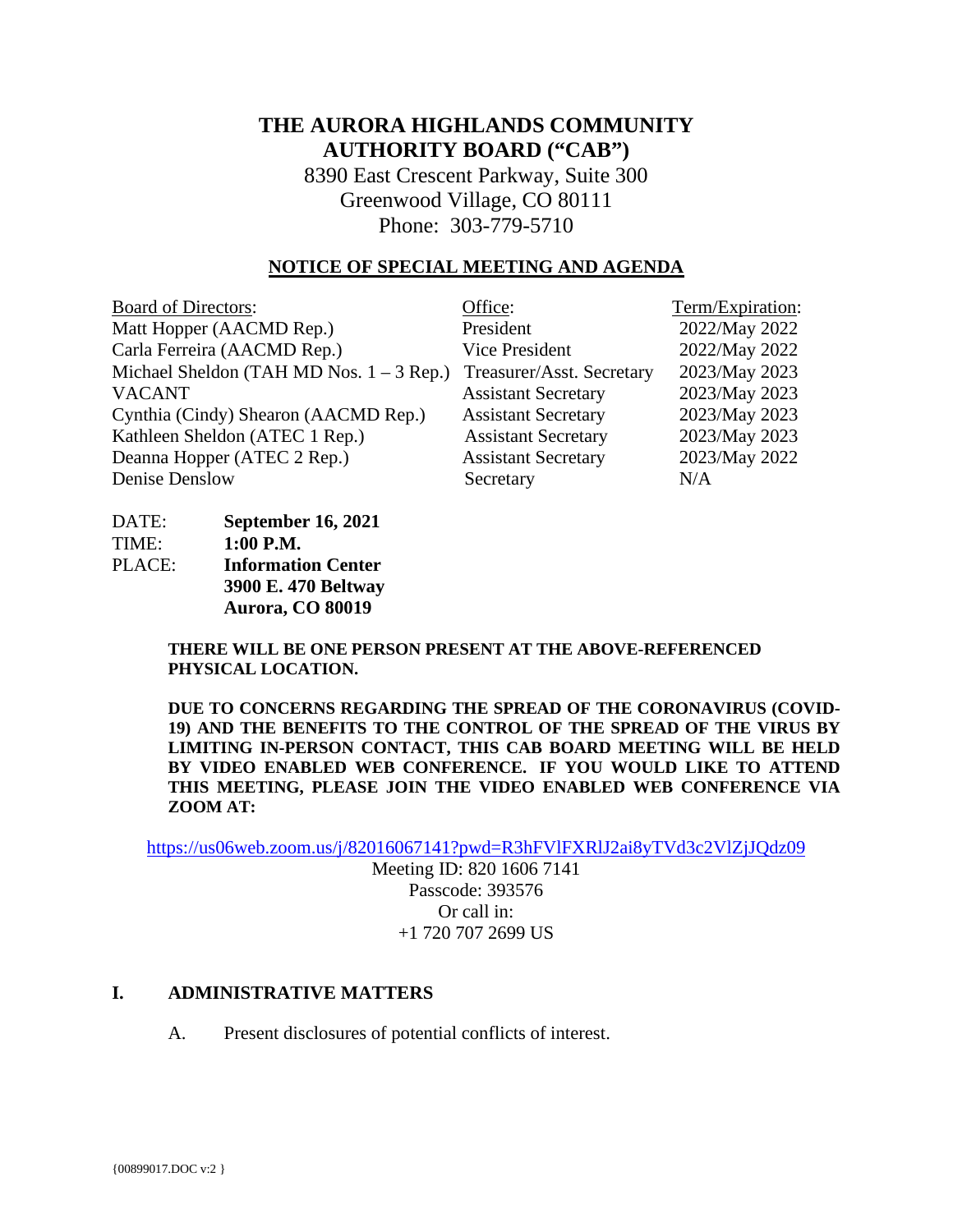The Aurora Highlands Community Authority Board September 16, 2021 Page 2

- B. Confirm Quorum, location of meeting and posting of meeting notices. Approve Agenda.
- C. Public Comment. Members of the public may express their views to the Board on matters that affect the CAB that are otherwise not on the agenda. Comments will be limited to three (3) minutes per person.
- D. Discuss and review Organizational Flowchart (Matrix).

# **II. CONSENT AGENDA**

Consent Agenda – These items are considered to be routine and will be ratified by one motion. There will be no separate discussion of these items unless a board member so requests; in which event, the item will be removed from the Consent Agenda and considered in the Regular Agenda.

A. Review and consider approval of the August 19, 2021 special meeting minutes (enclosure).

## **III. LEGAL MATTERS**

- A. Discuss status of Waiver and Release of Reimbursement Rights among the CAB, Aurora Highlands, LLC and Homebuilders.
- B. Discuss proposed 2021 Bond issuances.
	- 1. Report on status of proposed Aerotropolis Area Regional Transportation Authority ("ARTA") 2021 Bond Issuance.
	- 2. Report on status of proposed Refunding of the CAB's 2020A Bonds and Refunding of a portion of 2020B Bonds.
		- (a) Discuss status of Operation and Maintenance Budget.
		- (b) Discuss status of updates to Long-Term Capital Improvement Plan.
		- (c) Discuss status of updates to Plans and Specifications by Aurora Highlands, LLC, as subordinate lender under the CAB's Series 2020B Bondholder's Agreement, dated June 30, 2020.

### **IV. FINANCIAL MATTERS**

A. Consider approval of payment of claims for operating costs, in the amount of \$47,934.48 (numbers based upon information available at time of preparation of Agenda, final numbers to be presented by accountant at meeting) (enclosure).